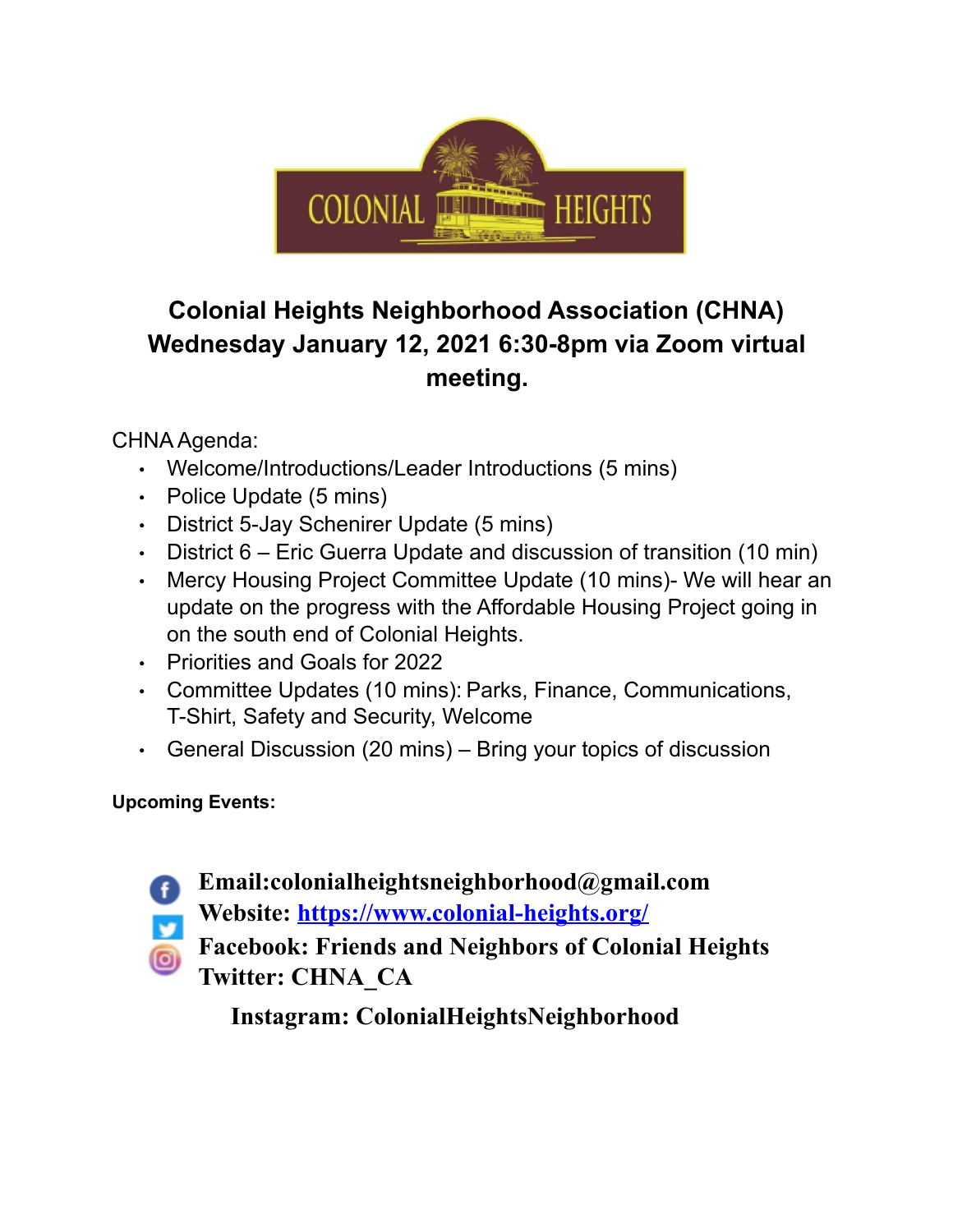## Colonial Heights Neighborhood Association Meeting Minutes

Present: SPD: Brent Kaneyuki, D5: Jay Schenirer & Allison Joe, D6 Eric Guerra & Ka Sondra Soto, Neighbors: Greg Ruszovan, Chris Jones, Kathy Bicker & Susan, Aaron Cheesman, Jim Keddy, Mark Harrington

Welcome/Intro: Shared fun things over the holidays.

Police Update: 1/15/22 will be a change of shift with all new officers assigned to our area. Officer Kaneyuki is leaving our district (started here 12/30). There is a grant that will be used to hire 15 additional officers. Fatal collisions and Homicides (58) are up in the City over the past year.

Jay Schenirer lost 8 neighborhoods he represented in District 5. He will be leaving office at the end of this year. He represented C.H. for 11 years and enjoyed working with our neighborhood - from installing street sign toppers to movie nights and Colonial Park improvements. He "warmly handed off" the longstanding Colonial Park restroom issue to Eric Guerra. Jay will do whatever he can to help his old neighborhoods until he leaves office.

Mercy Housing Project: per Aaron Cheesman: Main goal is to keep the 54th street egress closed. There will be a meeting on January 22nd at 10AM at 54th St/22nd Ave. Food provided. Please bring folding chairs. Attendees: Marcus Adams (Senior City Planner), Stephen Dawes (Regional Director for Mercy Housing), Eric Guerra (D6 Council), Eric will try to get a traffic investigator from Public Works to attend.

Eric recently drove down 22nd ave. and commented how narrow the street is. He is still hoping a way will be found to create a Left/Right egress on Stockton Bl. and is looking at a way of finding funding for this.

Priorities and Goals:

Discussed traffic issues on 21st Ave and SF Blvd. How to slow traffic. D6 recently had a meeting to discuss crosswalks on 14th Ave. Would like info on busiest traffic times for 53rd and 55th Street intersections.

Discussed creating a 21st Ave. Parkway. I believe Eric said he obtained a \$50,000 grant to re envision the parkway, which totals 15 acres from Stockton Bl to the railroad tracks.